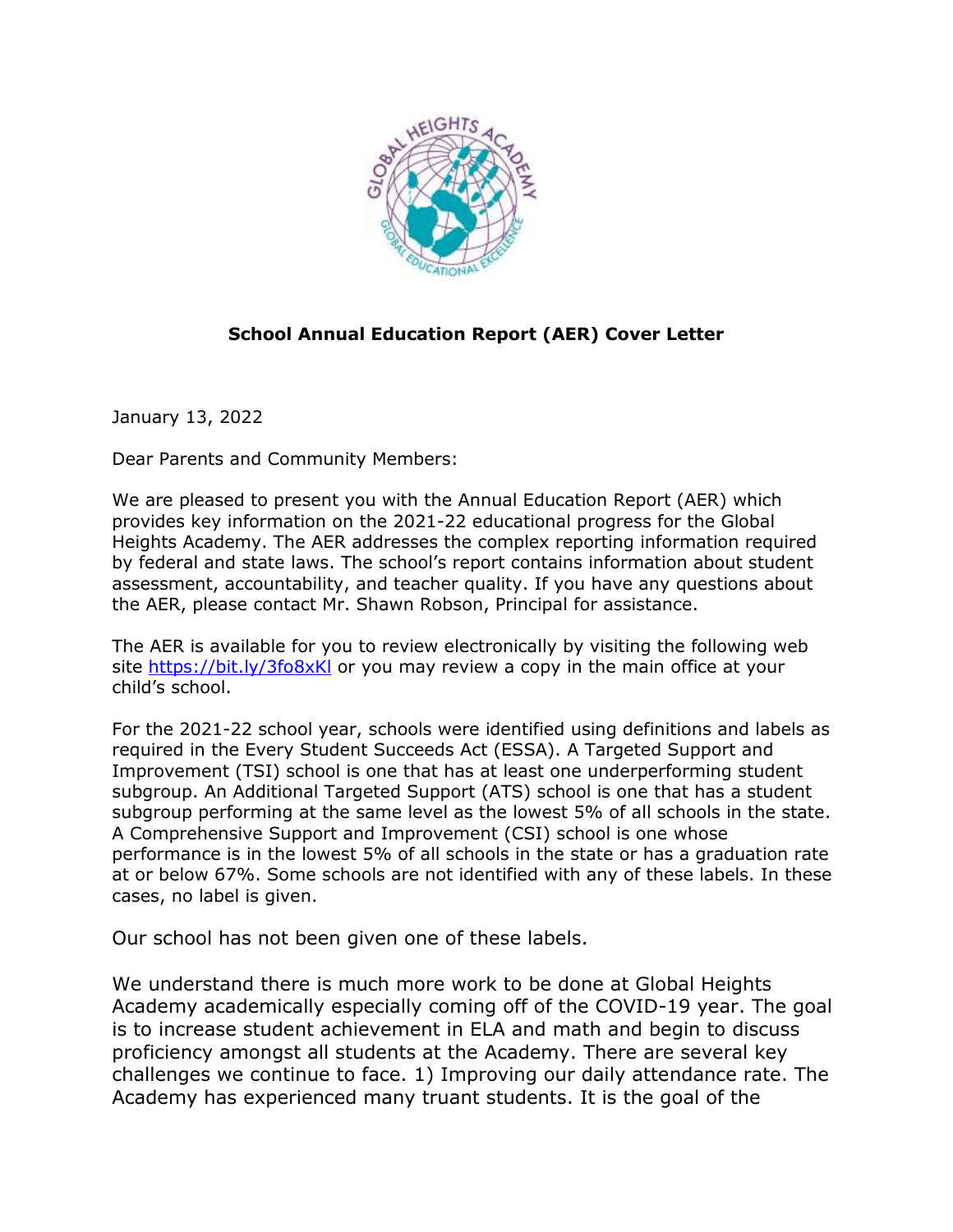academy to improve this area by improving communications and offering more parent involvement opportunities. 2) With a Free and Reduced rate of nearly 100%, Global Heights Academy is looking to improve its engagement strategies at the classroom level. The staff has been implementing many Best Practice teaching strategies to engage its students. In order to do this, the school has a rigorous and relevant professional development schedule that promotes the school mission of "Learning today…Leading tomorrow." With this mission, the rigorous PD and a relevant curriculum that meets the needs of our student population the academy will close the gap in overall achievement. If you would like to see the Combined Report, please visit the following website:

State law requires that we also report additional information. <TO HAVE THIS LETTER MEET THE STATE REQUIREMENTS, EACH SCHOOL SHOULD PROVIDE A REPORT FOR THE **TWO MOST RECENT YEARS** ON THE FOLLOWING: 1. PROCESS FOR ASSIGNING PUPILS TO THE SCHOOL

The last two years The Board of Directors will allow students who reside in Michigan to enroll in the Academy in accordance with the limits set by the Board of Directors. Because space is limited, each student must enroll every year. Preferences will be in writing and given to currently enrolled students and siblings of an enrolled student. When maximum enrollment for a grade has been reached, applicants shall be placed on a waiting list and admitted on the basis of a lottery system. The Board authorizes the Educational Service Provider or School Leader to deny admission to any student who has a documented record of behavior s/he believes would constitute a threat to the safety and well-being of fellow students and/or staff.

- 2. THE STATUS OF THE 3-5 YEAR SCHOOL IMPROVEMENT PLAN Global Heights Academy has completed its ninth year of operation and has compiled a School Improvement Plan based on student academic achievement data gathered from the M-Step and local assessments such as the NWEA and common building assessments. The 3-5 year School Improvement Plan is available at the Academy's website: <https://globalheights.geeacademies.net/>
- 3. A BRIEF DESCRIPTION OF EACH SPECIALIZED SCHOOL

Global Heights Academy offers a comprehensive curriculum completely aligned to the Common Core State Standards, which includes a full range of academic opportunities. Art, music, technology, physical education and foreign language are integrated into the curriculum to promote learning experiences and mastery of learning. This provides students with a deeper understanding of concepts taught. Additionally,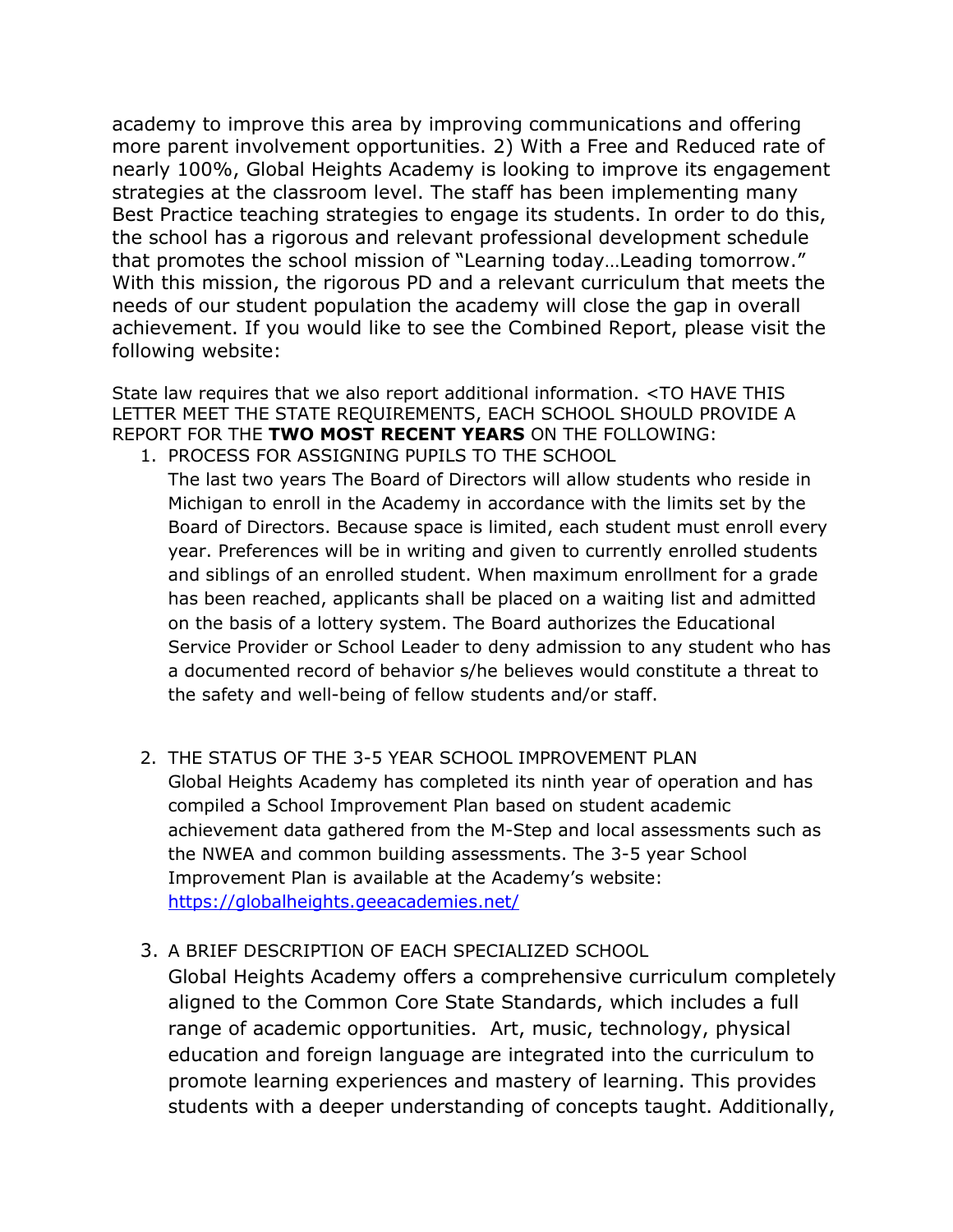student leadership is promoted as a part of the character development program and The Leader in Me program. Students collaborate with their teacher to develop academic goals for themselves that can be monitored throughout the year. Students keep track of their performance on NWEA tests and understand their strengths and challenges.

4. IDENTIFY HOW TO ACCESS A COPY OF THE CORE CURRICULUM, A DESCRIPTION OF ITS IMPLEMENTATION, AND AN EXPLANATION OF THE VARIANCES FROM THE STATE'S MODEL

The Board of Directors provides a comprehensive core curriculum to serve the educational needs of students of this Academy. The curriculum is aligned with the Common Core State Standards curriculum that was adopted by the State of Michigan School Board and is consistent with the Michigan School Code. The educational Service Provider and School Leader prepare guidelines for the description of the core curriculum as well as the sequence, in grade clusters, in which such courses will be taught. The curriculum is intended to provide a basic framework for instruction and learning. Within the framework, each teacher uses the curriculum in a manner best designed to meet the needs of the students for whom s/he is responsible.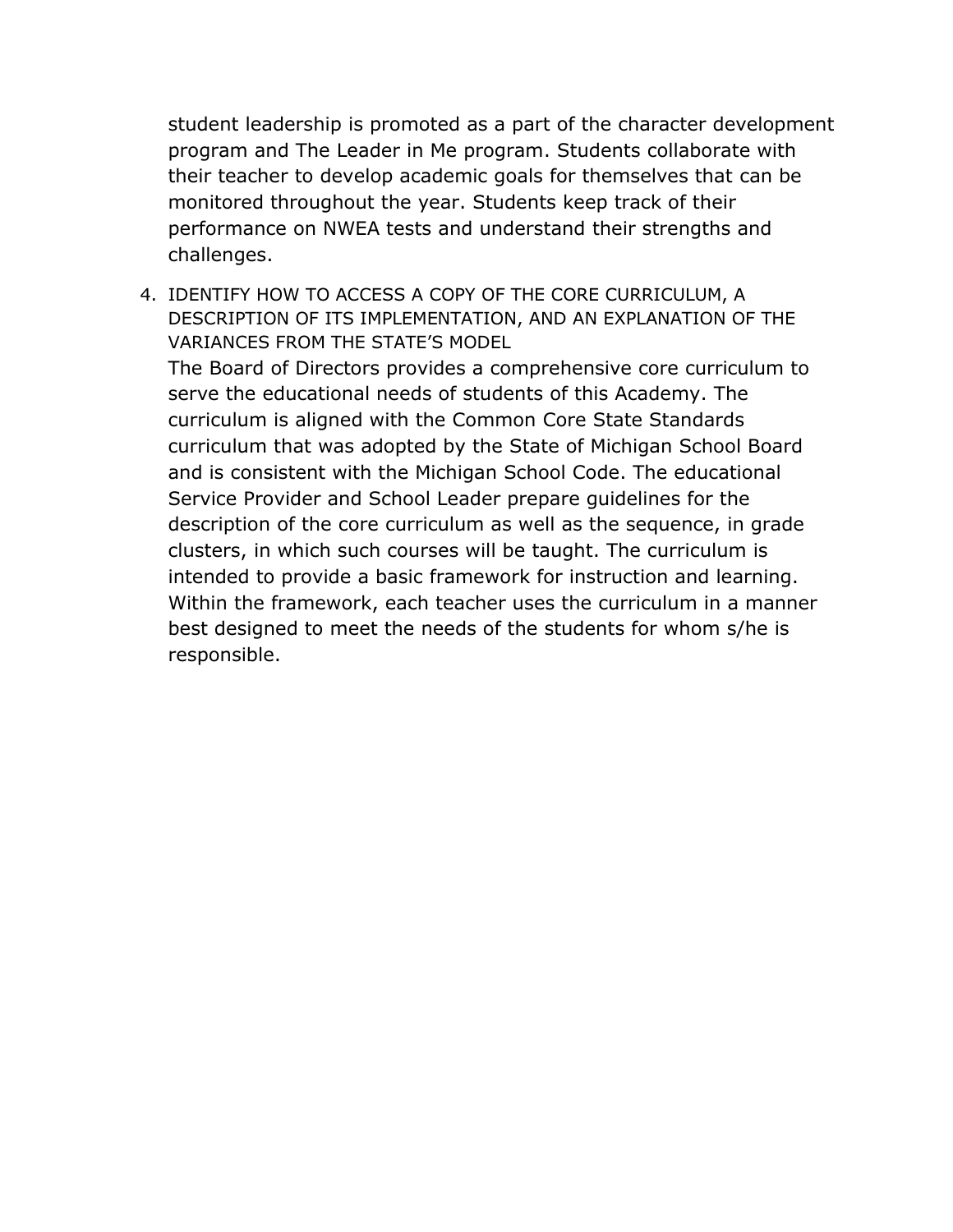### 5. THE AGGREGATE STUDENT ACHIEVEMENT RESULTS FOR ANY LOCAL COMPETENCY TESTS OR NATIONALLY NORMED ACHIEVEMENT TESTS



# **18-19 M-Step Data – English Language Arts**

ISD-wide results may be impacted if the ISD boundary is inclusive of schools that serve out-of-ISD students (e.g.Cyber Schools, Court Placed Facilities, etc.)

| Reset Graph<br>Click capagames in Normal to ashect/39-select data |                 |                 |                                                                     |        |                 |          |  |  |  |  |
|-------------------------------------------------------------------|-----------------|-----------------|---------------------------------------------------------------------|--------|-----------------|----------|--|--|--|--|
| <b>Subject</b>                                                    | Report Category | Growth $\oplus$ | Number Above Average   Number Average Growth   Number Below Average | Growth | Number Assessed | Maan SGP |  |  |  |  |
| English Language Arts                                             | All Students    |                 | 36                                                                  | 19     |                 | 49.8     |  |  |  |  |

س

# **18-19 M-Step Data – Mathematics**



**Student Growth Percentile Categories Show Percent View**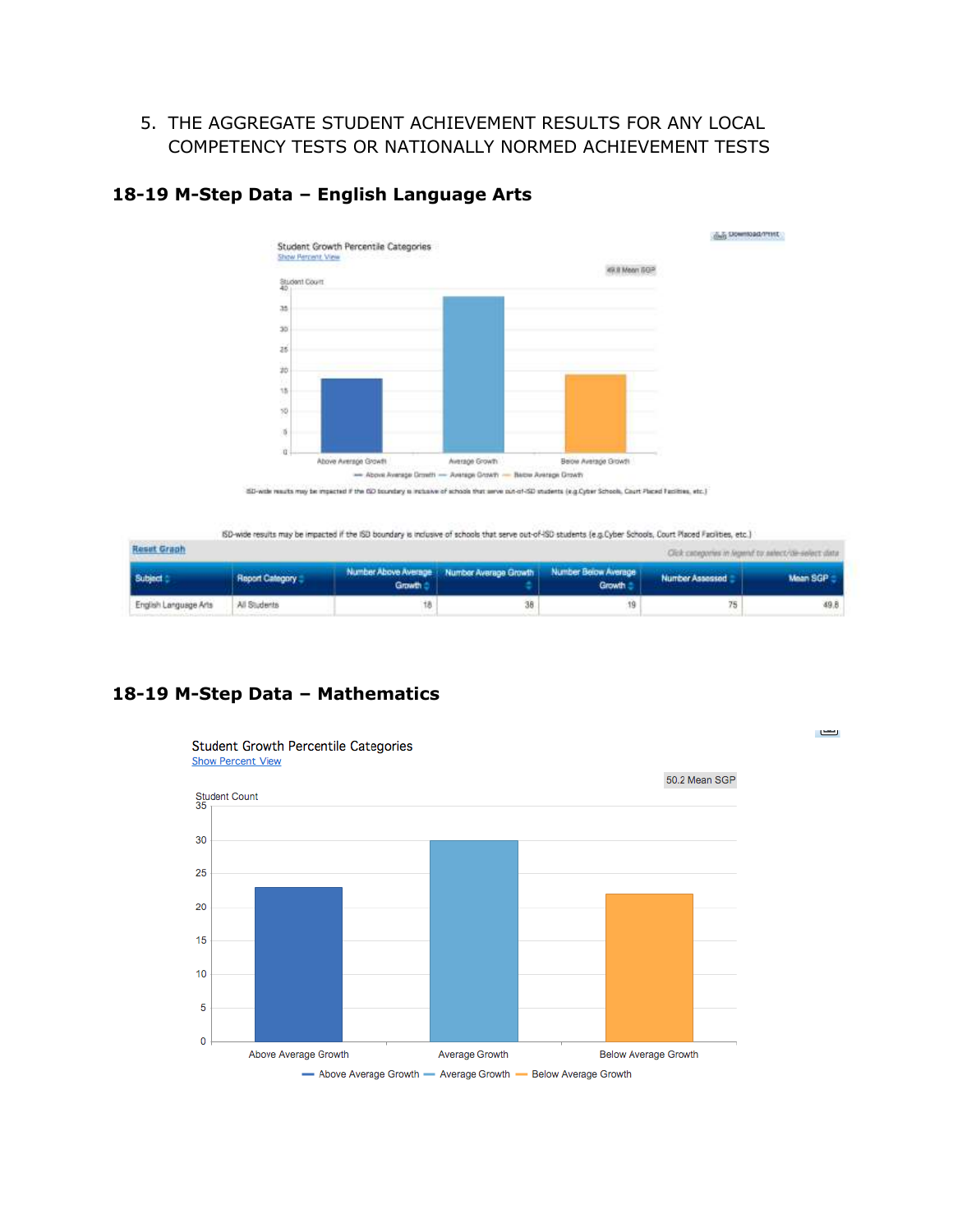

# **Fall 2019 – Spring 2020 NWEA Data**

#### Math: Math K-12 35 RIT Growth<br> $\frac{1}{9}$  is it is it  $\ddot{\bullet}$ Disarved Growth ۵ \* Srade-Level Norms Projected Granth ٥  $\sf s$ ö  $\overline{\phantom{a}}$  $\overline{2}$  $\bar{a}$  $\mathbbm{E}$ X  $\overline{3}$ Grade

#### **GLOBAL HEIGHTS ACADEMY**

Language Arts:

| eading            |                                            |                             |                       |                           |                                                            |                       |                           |                    |                                  |                               |                                                    |                                |                                                       |                                                       |                                                                                 |                                                         |
|-------------------|--------------------------------------------|-----------------------------|-----------------------|---------------------------|------------------------------------------------------------|-----------------------|---------------------------|--------------------|----------------------------------|-------------------------------|----------------------------------------------------|--------------------------------|-------------------------------------------------------|-------------------------------------------------------|---------------------------------------------------------------------------------|---------------------------------------------------------|
|                   |                                            |                             |                       |                           | <b>Comparison Periods</b><br><b><i><u>Property</u></i></b> |                       |                           |                    | <b>Growth Evaluated Against</b>  |                               |                                                    |                                |                                                       |                                                       |                                                                                 |                                                         |
|                   | Fall 2019                                  |                             |                       | Fall 2020                 |                                                            | Growth                |                           | Grade-Level Norms  |                                  |                               | Student Norms                                      |                                |                                                       |                                                       |                                                                                 |                                                         |
| Grade (Fall 2020) | Total<br>Number<br>аł<br>Growth<br>Eventet | Mean<br><b>BIT</b><br>Score | Standard<br>Deviation | Achievement<br>Percentile | Mean<br>PaT<br>Scon                                        | Standard<br>Deviation | Achievement<br>Percentile | Observed<br>Growth | <b>Closerved</b><br>Growth<br>SE | Рторестес<br>School<br>Growth | School<br>Conditional Condition<br>Growth<br>Index | School<br>Growth<br>Parcentile | Mumber of<br>Student<br>With<br>Growth<br>Projections | Studients<br>Who Me<br>Their<br>Growth<br><b>Pros</b> | Number of Percentage<br>a<br><b>Students</b><br>Who Met<br>Growth<br>Projection | Student<br>Median<br>Gonditiona<br>Growth<br>Percentile |
|                   |                                            |                             |                       |                           | $\cdot$                                                    |                       |                           |                    |                                  |                               | $-11 - 16$                                         |                                |                                                       |                                                       |                                                                                 |                                                         |
|                   | 32                                         | 137.9                       | 9.0                   | 59                        | 163.2                                                      | 15.7                  | ת                         | 25                 | 2.9                              | 20.7                          | 1.48                                               | 93                             | 32                                                    |                                                       | 63                                                                              | 56                                                      |
|                   | 33                                         | 157.1                       | 12.3                  | 59                        | 165.1                                                      | 15.5                  | 13                        |                    | 2.8                              | 16.8                          | $-3.71$                                            |                                | xı                                                    |                                                       |                                                                                 | 13                                                      |
|                   | 42                                         | 160.5                       | 11.9                  |                           | 174.5                                                      | 17.5                  |                           | 14                 | 2.1                              | 13.8                          | 0.10                                               | 54                             | 49                                                    |                                                       | 45                                                                              | 39                                                      |
|                   | 38                                         | 172.8                       | 14.5                  |                           | 175.6                                                      | 17.4                  |                           |                    | 1.4                              | 10.6                          | $-4.10$                                            |                                |                                                       |                                                       | יפ                                                                              | 11                                                      |
|                   | 36                                         | <b>TRR 7</b>                | 11.9                  | 14                        | 193.4                                                      | 15.0                  |                           |                    | 19                               | 8.0                           | $-2.19$                                            |                                | 94                                                    | 14                                                    | 39                                                                              | 11                                                      |